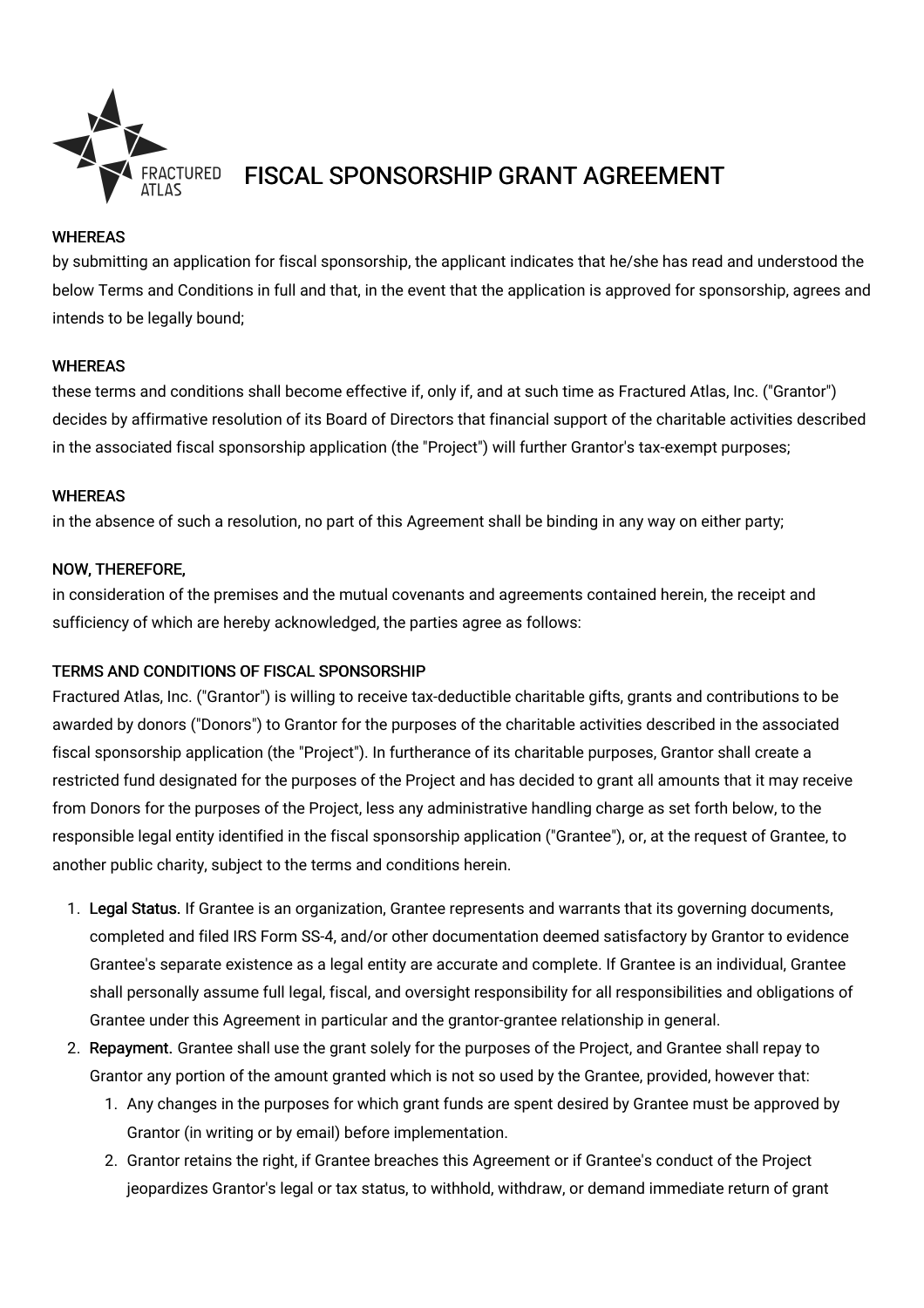funds, and to spend such funds so as to accomplish the purposes of the Project as nearly as possible within Grantor's sole judgment.

- 3. Grantee understands that this Agreement is tied to and partially predicated on Grantee's status as an active member of Fractured Atlas. Should Grantee's membership in Fractured Atlas lapse, the Grantor-Grantee relationship as detailed in this Agreement (including, without limitation, all appointments of Grantee as Grantor's agent) shall be terminated in accordance with paragraph 18 below, and assets held for the purposes of the Project, if any, shall be distributed in accordance with paragraph 19 below. Any tangible or intangible property, including copyrights, obtained or created by Grantee as part of the Project shall remain the property of Grantee.
- 3. Monetary Funding and In-Kind Gifts. Grantee may solicit monetary gifts, contributions, grants, and nonmonetary gifts to Grantor for the purposes of the Project, and Grantor hereby appoints Grantee, and Grantee accepts appointment, as Grantor's non-exclusive agent for the limited purpose of soliciting such contributions from Donors and receiving non-monetary gifts ("In-Kind Items"). Grantee's choice of funding sources to be approached and the text of Grantee's fundraising materials are subject to Grantor's prior approval (in writing or by email). All grant agreements, pledges, or other commitments with funding sources to support the Project via Grantor's restricted fund shall be executed by Grantor. The cost of any reports or other compliance measures required by such funding sources shall be borne by Grantee. Grantee agrees to promptly report to Grantor each In-Kind Item it receives or proposes to receive, such reports to include photographs of such In-Kind Items, as the Program Manual (defined below) may require, so that Grantor may decide whether it wishes to accept or not to accept such In-Kind Item. Grantee agrees to hold each In-Kind Item solely for the benefit of Grantor until such time as Grantor, in its sole discretion, requests that Grantee transfer such In-Kind Item to Grantor, grants such In-Kind Item to Grantee for the purposes of the Project, or instructs Grantee that it does not wish to accept such In-Kind Item and to return such In-Kind Item to the Donor. Notwithstanding anything in this paragraph, Grantee is not authorized to make any binding commitments, either express or implied, to funding sources or Donors on behalf of Grantor. Grantee agrees that it is acting as an agent of Grantor pursuant to this paragraph 3 solely in a volunteer capacity and is not owed any compensation or other consideration, and agrees not to seek any compensation or other consideration, from Grantor for any solicitations conducted by Grantee pursuant to this Agreement.
- 4. No Relationship. Except as specifically and to the extent set forth in paragraph 3 above, (i) nothing in this Agreement shall constitute the naming of Grantee as an agent or legal representative of Grantor for any purpose whatsoever; and (ii) this Agreement shall not be deemed to create any relationship of partnership, joint venture, or other agency between the parties hereto, and Grantee shall make no such representation to anyone.
- 5. Control of Funds. Grantee understands that, in compliance with applicable laws, Grantor retains full legal ownership of, and discretion and control over, funds contributed to Grantor for the purposes of the Project and placed in the restricted fund, until such funds are granted or spent in accordance with this Agreement. With respect to the selection of Grantee or any other grantee to carry out the purposes of the Project, Grantor retains full discretion and control over the selection process, completely independent of any funder or revenue source. Grantor retains the unilateral power, without approval from any funding source, from Grantee, or from any other interested party, to redirect use of funds received for purposes of the Project away from Grantee to another beneficiary capable of fulfilling the purposes of the Project. However, Grantor holds the restricted fund in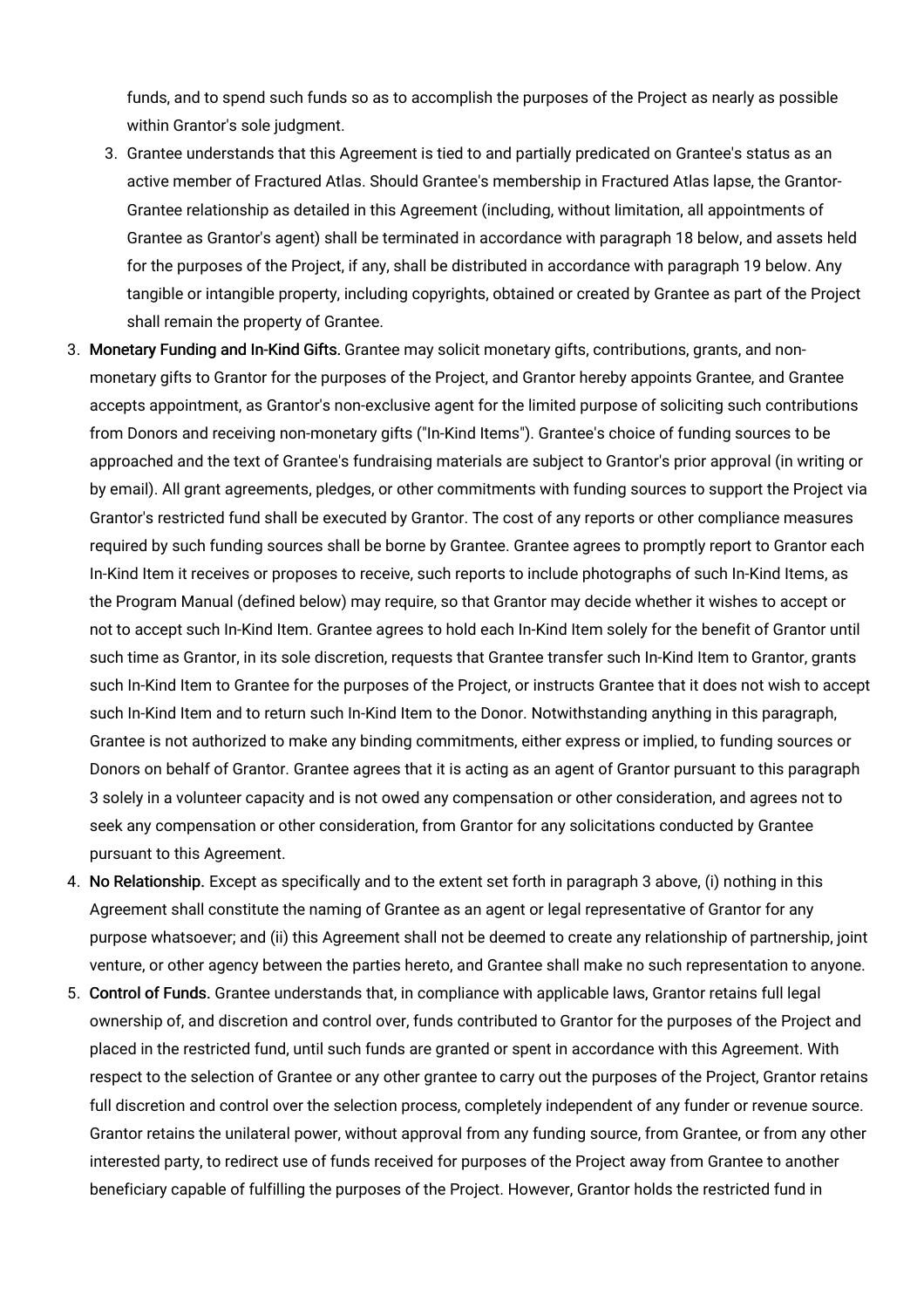charitable trust under the laws of the State of New York, so that uses of the fund are limited to the Project's purposes. It is the intent of the parties that this Agreement be interpreted to provide Grantor with variance powers necessary to enable Grantor to treat the restricted fund as Grantor's asset in accordance with Accounting Standards Codification (ASC) paragraphs ASC 958-605-25-25 and -26, formerly expressed in Statement No. 136 issued by the Financial Accounting Standards Board (FASB).

- 6. Creditor Claims. Because the restricted fund is held for the purposes for which such funds were given, the parties intend that its assets are not subject to the claims of any creditor or to legal process resulting from activities of Grantor unrelated to such purposes.
- 7. Notification of Benefits and Fair Market Value. Grantee is responsible for notifying Grantor of any benefits provided by Grantee to Donors in exchange for any contribution, and for estimating the fair market value of such. For example, if Grantee holds a fundraising event to support its sponsored activities and sells tickets for \$50, but ticket buyers receive \$20 worth of entertainment and refreshments at the event, then Grantee must provide this information to Grantor so that Grantor may issue appropriate and accurate tax receipts to said Donors.
- 8. Tax-Deductibility. Grantee understands that contributions to Grantor for the purposes of the Project are only tax-deductible under the Internal Revenue Code to the extent that they are motivated by donative intent. All donors should consult with a professional tax advisor regarding the deductibility of their contributions. Anyone making a contribution for the purposes of the Project without the requisite intent, especially the Grantee or a member of the Grantee's family, should consult a professional tax advisor. Grantor reserves the right not to accept any contribution. Grantor assumes no responsibility for ensuring that contributions to Grantor for the purposes of the Project are tax-deductible to any particular Donor. Grantor does not provide individual tax advice; therefore all Donors are encouraged to consult their own outside professional advisers to address questions on deductibility or donative intent. Donations are presumed by law to be irrevocable gifts unless specified in another contract with Fractured Atlas. Refunds cannot be issued to donors.
- 9. Administrative Fee. In order to defray Grantor's costs of administering the restricted fund and this grant, Grantor shall deduct an administrative charge of 8% of the full amount of any donation designated for purposes of the Project. This administrative charge shall be assessed, recorded, and deducted each time a donation is received into the restricted fund or received by Grantee acting as agent for Grantor under the terms of paragraph 3. Grantor may additionally, at its sole discretion, deduct from the restricted fund any special or unusual costs it incurs in administering the restricted fund (such as bank penalty fees resulting from a Donor's bounced check). Any interest earned on amounts held in the restricted fund shall be retained in Fractured Atlas's general fund.
- 10. Fund Deductions. Grantee understands that any contributions made by Grantor to another charitable organization, at the request of Grantee, will be deducted from the Grantee's restricted fund and will not be available for grantmaking to Grantee.
- 11. Public Benefit and Right to Distribute. In furtherance of Grantor's charitable mission and the project's charitable intent, the parties desire to ensure that works produced using grant funds are made available for public (rather than private) benefit. As such, Grantee shall not sell or transfer the right to distribute, exhibit, or otherwise profit from such works or any part or derivatives of such works to a third party without Grantor's written consent.
- 12. Time Limit for Spending. Grantee shall spend all funds received from Grantor in furtherance of the Project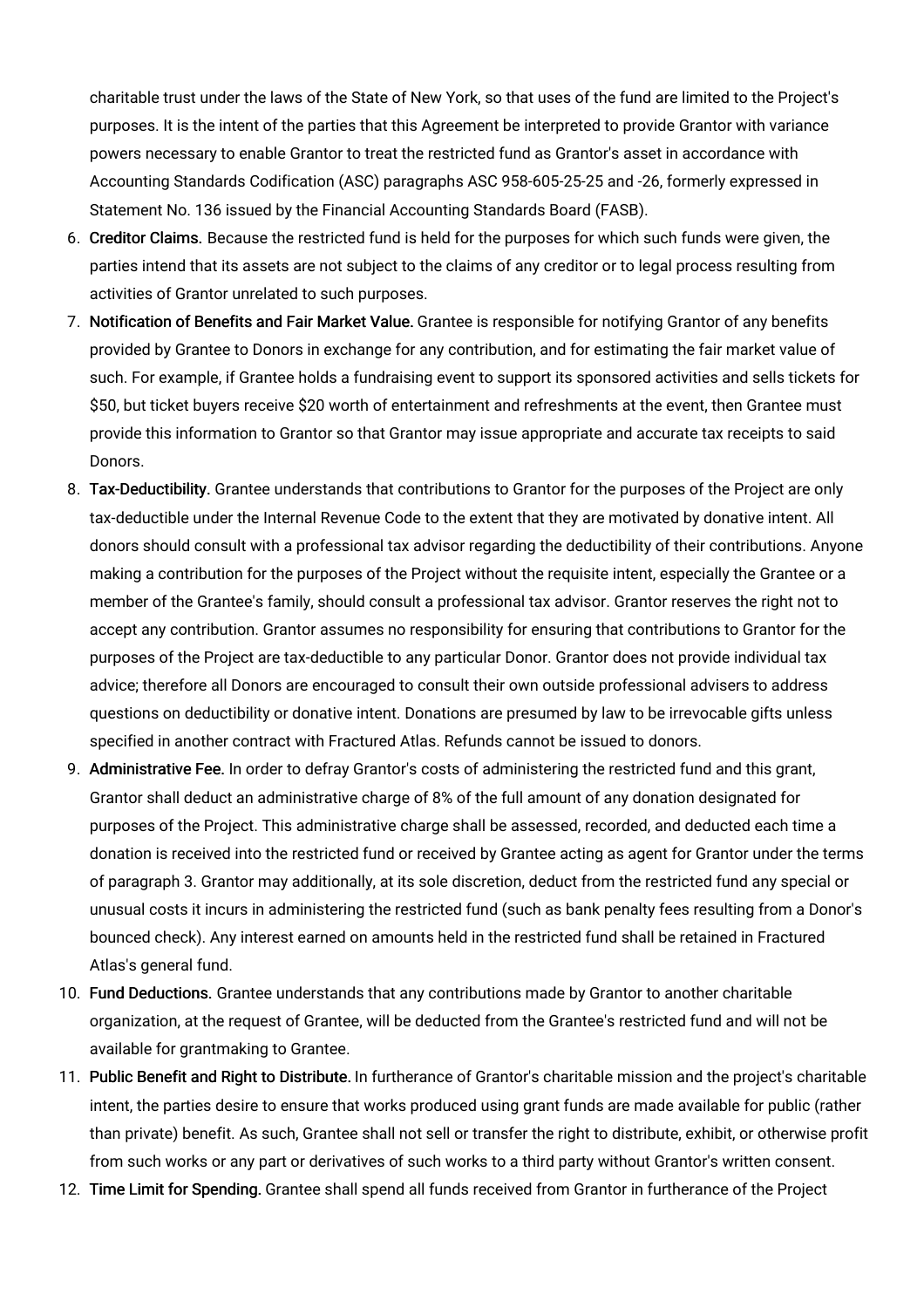within ninety (90) days of receipt. Grantee shall return any funds not so spent to Grantor, who shall allocate them to the restricted fund designated for purposes of the Project.

- 13. Reporting Requirement. Grantee shall submit a full and complete report to Grantor no later than 90 days following the end of each year within which any portion of this grant is received or spent. The report shall describe the charitable programs conducted by Grantee with the aid of this grant and the expenditures made with grant funds, and shall report on Grantee's compliance with the terms of this Agreement.
- 14. No Legislative Influence. This grant is not earmarked to be used in any attempt to influence legislation within the meaning of Internal Revenue Code (IRC) Section 501(c)(3). No agreement, oral or written, to that effect has been made between Grantor and Grantee. Thus, any use of grant funds by Grantee for such activities constitutes a decision of Grantee that is wholly independent of Grantor. Grantee shall not use any portion of the funds granted herein to participate or intervene in any political campaign on behalf of or in opposition to any candidate for public office, to induce or encourage violations of law or public policy, to cause any private inurement or improper private benefit to occur, nor to take any other action inconsistent with IRC Section 501(c) (3).
- 15. No Donor-Advised Fund. Grantor has determined, relying on the advice of legal counsel, that the restricted fund is not a donor-advised fund within the meaning of IRC Section 4966(d)(2)(B)(i), as presently interpreted, because it makes distributions only to a single identified entity.
- 16. Notification Requirements. Grantee shall notify Grantor immediately of any change in (a) Grantee's legal or tax status, or (b) Grantee's executive staff or key staff responsible for achieving the grant purposes.
- 17. Indemnification. Grantee hereby irrevocably and unconditionally agrees, to the fullest extent permitted by law, to defend, indemnify, and hold harmless Grantor, its officers, directors, employees, and agents, from and against any and all claims, liabilities, losses, and expenses (including reasonable attorney's fees) directly, indirectly, wholly, or partially arising from or in connection with any act or omission of Grantee, its employees, or its agents, in applying for or accepting the grant, in expending or applying the funds furnished pursuant to the grant, or in carrying out the program or project to be funded or financed by the grant or any acts or omissions relating to a violation of any Anti-Terrorism laws, sanctions, and tax laws as described below. Notwithstanding any other provision of this Agreement, this paragraph 17 shall survive the termination of this Agreement.
- 18. Termination.This Agreement may be terminated by either party (a) with cause immediately upon providing notice (in writing or by email) of such termination and the cause to the other party, or (b) without cause forty (40) business days after providing notice (in writing or by email) of such termination to the other party. The Agreement may be terminated by the Grantee when the purposes of the Project can no longer reasonably be accomplished.
- 19. Termination and Fund Balance. In the event this Agreement is terminated and the balance of the restricted fund designated for the purposes of the Project is greater than zero, Grantor may, within its sole discretion, distribute some or all remaining amounts to Grantee within fifteen (15) business days of receiving a final grant request for any legitimate, Project-related anticipated or un-reimbursed expenses (the "Final Request"). Grantee shall submit the Final Request no later than ninety (90) calendar days after this Agreement is terminated. Grantor shall process the Final Request in accordance with the standard policies and procedures for fund disbursements as described in this Agreement and the Program Manual (defined below) as in effect at the time a notice of termination is sent be either party. If Grantee fails to submit a Final Request within the timeline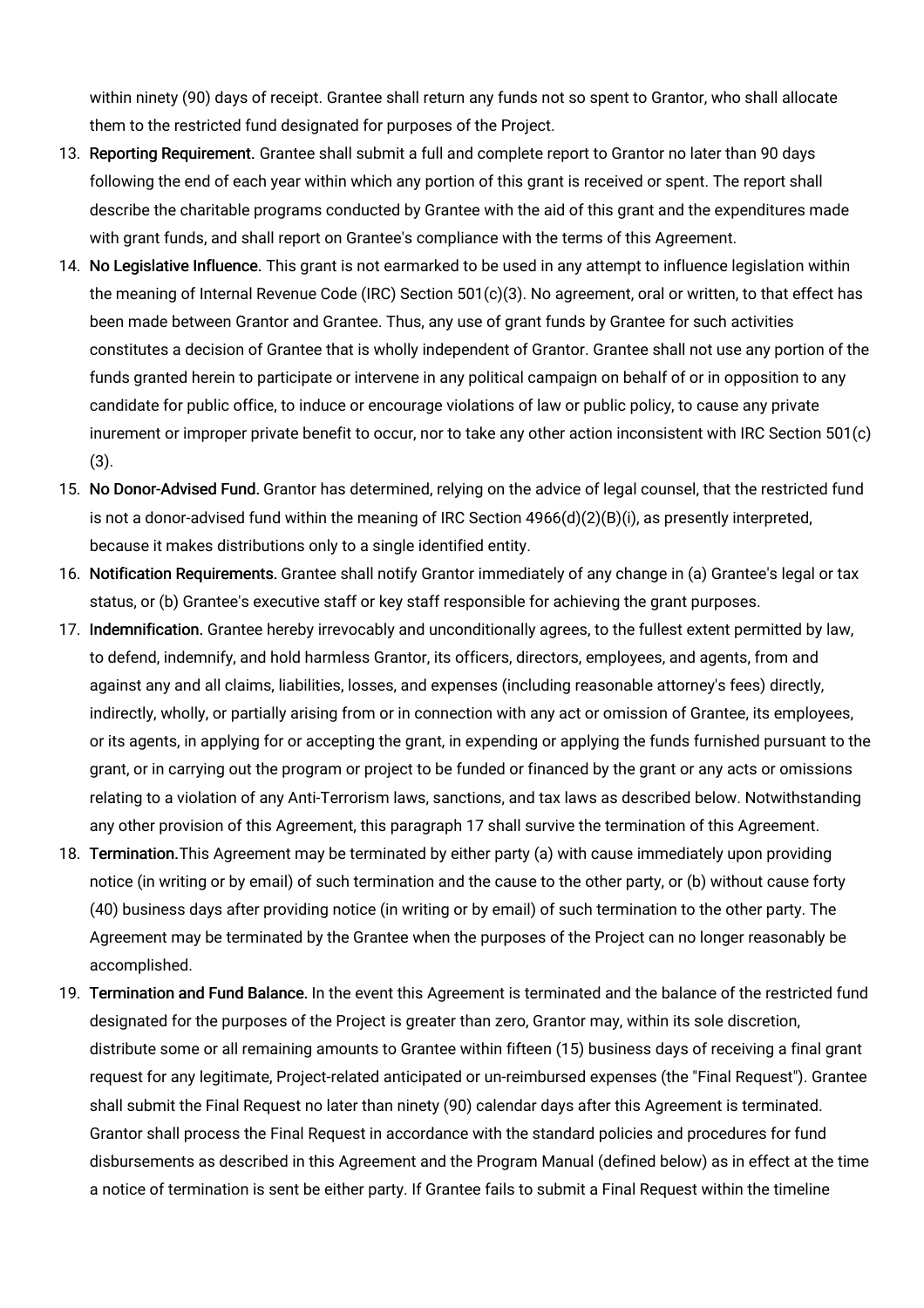specified in this paragraph, Grantor, in its sole discretion and control, may, without additional notice to Grantee, also dispose of the Project assets, including funds held in the restricted fund, in any manner consistent with applicable tax and charitable trust laws, which may include granting any balance to another fiscal sponsor recognized as tax-exempt within the meaning of Section 501(c)(3) and a public charity described in Section 509(a), re-allocating any balance to another fund for substantially similar purposes, or using any balance to defray Grantor's costs of administering its fiscal sponsorship program. Notwithstanding any provision of this. Agreement to the contrary, this paragraph 19 shall survive the termination of this Agreement for so long as Grantor is processing the Final Request.

- 20. Periodic Audit. Grantor, at any time and at its sole discretion, may conduct an audit of the Project's activities. Such audits are intended to investigate and document that the Project is being carried out in accordance with the approved application, this contract, Grantor's exempt purposes, and all applicable laws. Failure on the part of Grantee to provide full cooperation and adequate documentation in the event of an audit shall be considered a breach of this Agreement.
- 21. New York Law and Forum. This Agreement shall be governed by, and construed under, the laws of the State of New York applicable to contracts entered into and to be performed in such State. Venue for all purposes shall be in the County of New York, State of New York, and each party hereby consents to the personal jurisdiction of any court in such county.
- 22. Severability. If any provision of this Agreement is held by a court of competent jurisdiction to be invalid, void, or unenforceable, the remaining provisions shall nevertheless continue in full force and effect without being impaired or invalidated in any way, and the invalid provision replaced by an enforceable provision most nearly approximating the intent of the parties.
- 23. Anti-terrorism. The Grantee is not currently in violation of, and agrees to comply with, any laws, ordinances, regulations, and executive orders relating to economic sanctions, embargoes, export controls, or anti-money laundering requirements, that may now or hereafter be in effect ("Anti-terrorism Laws"), including but not limited to: (a) Executive Order 13224 on Terrorism Financing effective September 23, 2001, titled "Blocking Property and Prohibiting Transactions with Persons Who Commit, Threaten to Commit, or Support Terrorism", and (b) the USA Patriot Act of 2001, Public Law 107-56. The Grantee also represents and warrants that Grantee is not acting as an agent, representative, or nominee for any person(s) identified on the list of blocked persons maintained by the Office of Foreign Assets Control, U.S. Department of Treasury.
- 24. No Government Sanctions. Grantee represents and warrants that Grantee is not the subject of U.S. sanctions or of sanctions consistent with U.S. law imposed by the governments of the country or countries in which Grantee is using Grantor Services, and/or raising or disbursing the funds which are the subject of this Agreement. Grantee also represents and warrants that Grantee will not transact with any person(s) or organization(s) who is the subject of said sanctions.
- 25. Tax Law Compliance. Grantee represents and warrants that Grantee has complied with all relevant tax laws and regulations, both in the U.S. and in any country or country in which Grantee is raising or disbursing the funds which are subject to this Agreement.
- 26. Headings. The headings contained in this Agreement are for convenience only, do not constitute a part of this Agreement, and shall not be deemed to limit or affect any of the provisions of this Agreement.
- 27. Entire Agreement. This Agreement, in conjunction with the program policies posted in the fiscal sponsorship